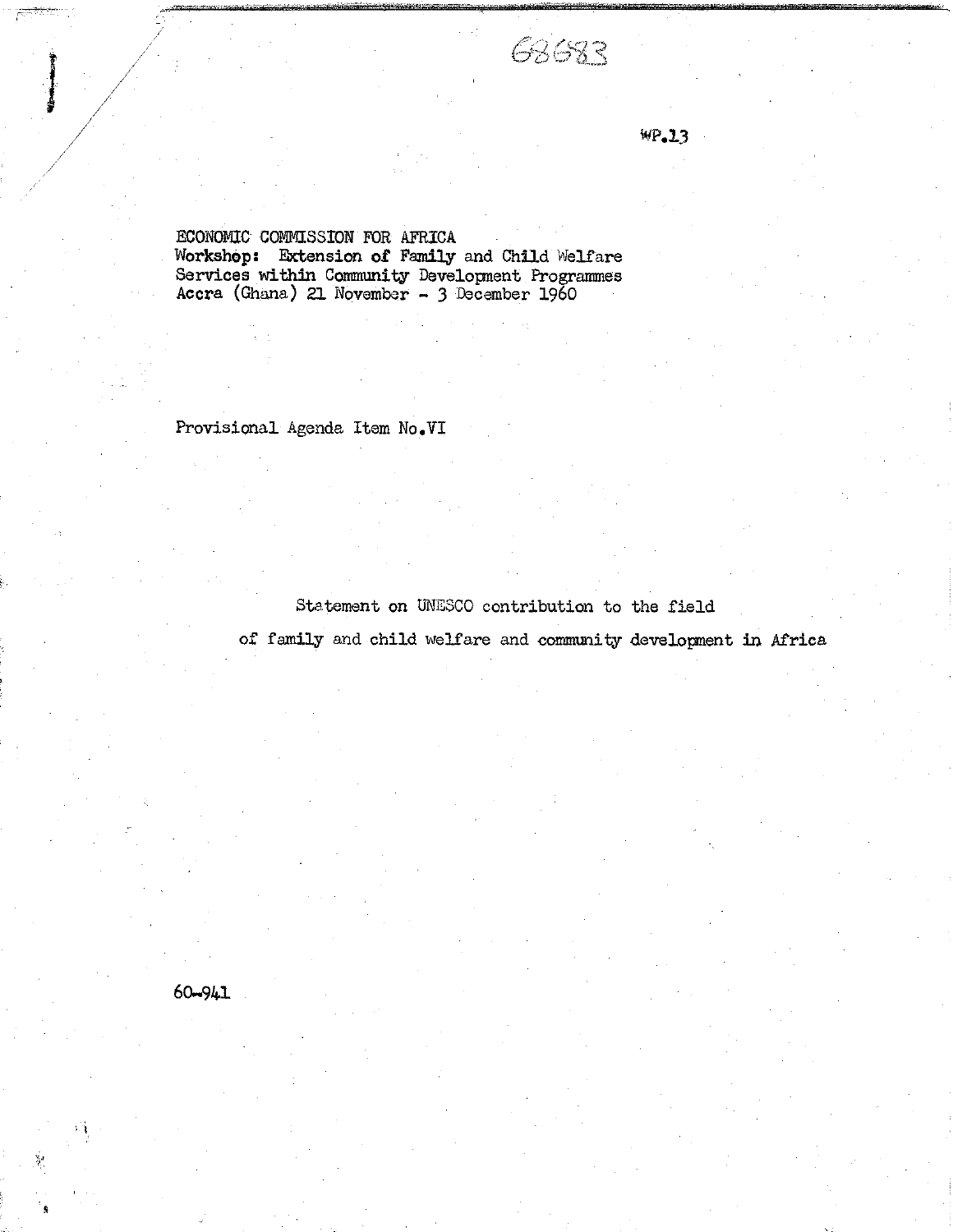Statement on Uhesco contribution to the field of family and child welfare and community development in Africa.

医细胞质 法侵犯

The property of a product of the

September 1960.

Cameroons are a finity at the community of the extended project in the Bakossi area of the Southern Cameroons aims at improving existing road communications in order to facilitate the deliveries of agricultural products. **• An adult education expert helped organize the work and co-ordinate**  $\sim$  " $\sim$  the community activities of the villagers. His mission will be extended in 1961 under the UNTAO Programme.

Ethiopia !A project assisted involves training centre for-community .ia-I school leaders and teachers to prepare teachers for the new community schools which should universalize Amharic and provide basic education for adults with reference to all aspects of community living. In I960, two experts, the. Director of the training centre.and an adult education advisor, complete their missions.:. ... ... ... Ghana ... Assistance is provided to several activities coming under the  $_{\text{unif}}$  . heading Adult Education. The Department of Information services provides major films for adult educational campaigns, In addition, there is a .visual aids section, including community development officer, in the seriki Department of Social -elfare and Community Development. Research is being carried out in the visual aids for all forms of adult education campaigns, including agriculture, health, local government, rural housing, etc.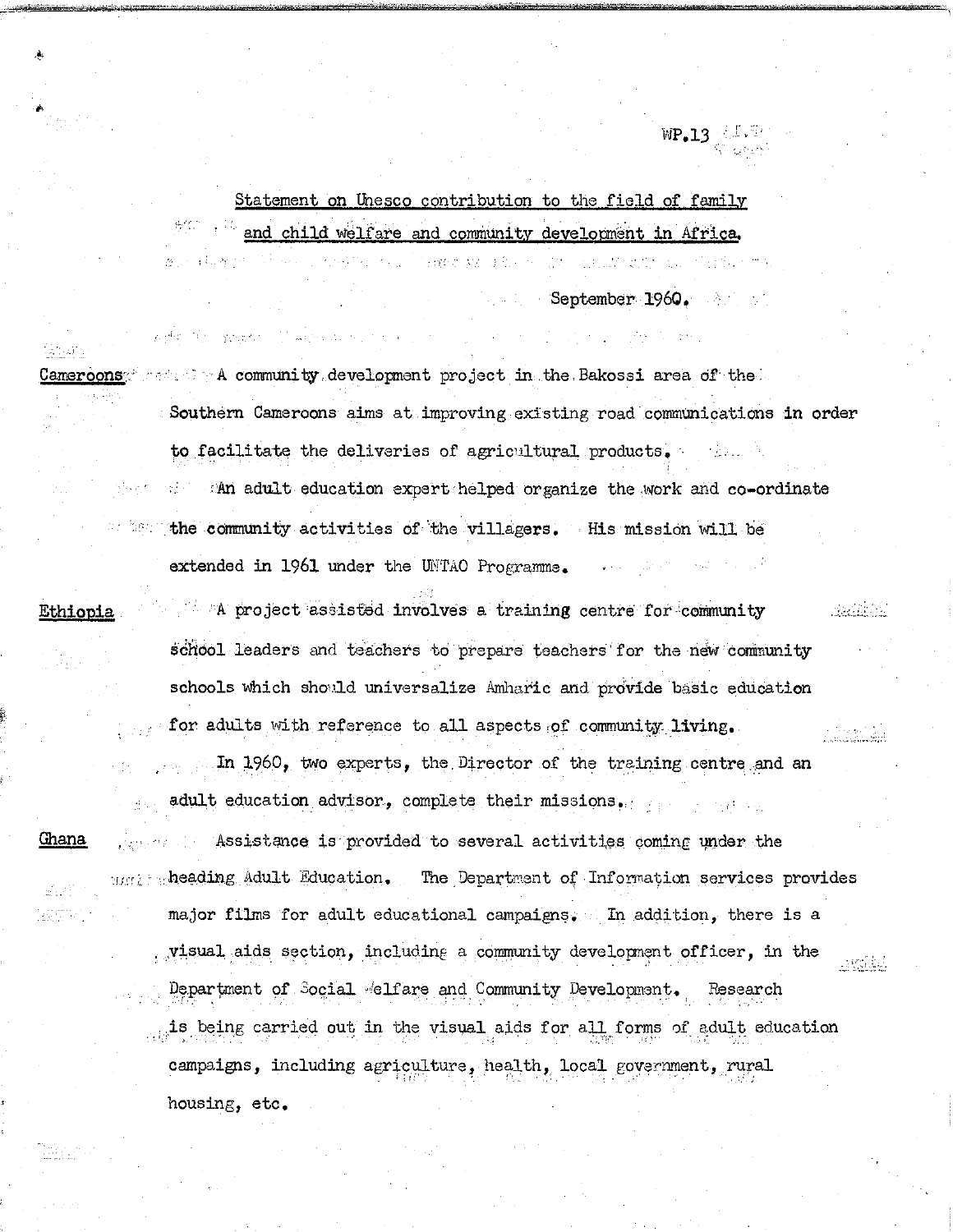## $WP.13$ Page 2

Two experts, an editor and an audio-visual specialist, are attached to the Vernacular Literature Bureau and should terminate in I960 and I96I respectively.

Furthermore, an expert is provided as matron-director of the Kaneshie Children's Home, a Government-sponsored institute operated by:;;;; the Ghana Child Care society. A fellowship has been awarded: to a Ghanaian counterpart. of the expert. All states are sensible of  $\mathcal{L}$  is the  $\mathcal{L}$  in  $1961$ , the expert-in audio-visual aids is to continue his work along with a second expert in this field. An expert in Home economics is to be provided, and is a set of the second state of the provided,

Guinea

... It is proposed to provide an expert in adult education in 1961  $\ldots$  to assist with Guinea's adult education activities with grecific reference to literacy work,  $\mathbf{I} = \{ \mathbf{I} : \mathbf{I} = \{ \mathbf{I} : \mathbf{I} = \{ \mathbf{I} : \mathbf{I} = \{ \mathbf{I} : \mathbf{I} = \{ \mathbf{I} : \mathbf{I} = \{ \mathbf{I} : \mathbf{I} = \{ \mathbf{I} : \mathbf{I} = \{ \mathbf{I} : \mathbf{I} = \{ \mathbf{I} : \mathbf{I} = \{ \mathbf{I} : \mathbf{I} = \{ \mathbf{I} : \mathbf{I} = \{ \mathbf{I} : \$ 

Liberia

A community school expert began work in 1959 to help establish, develop and implement a training centre for multi-purpose workers. The training will include the techniques of guiding adults and youth out of school', in-raising the standard of village life, in terms of literacy, agriculture, housing, health, etc.  $\mathbb{T}$  The expert is expected to continue work in 1961 and 1962.

Libya

Several educational projects are being carried out in Libya: the rural'teachers education Institute at Fuchat (Benghazi), the adult education programme and the rural school (for women) in Fezzan,'the adult education programme in Tripolitania.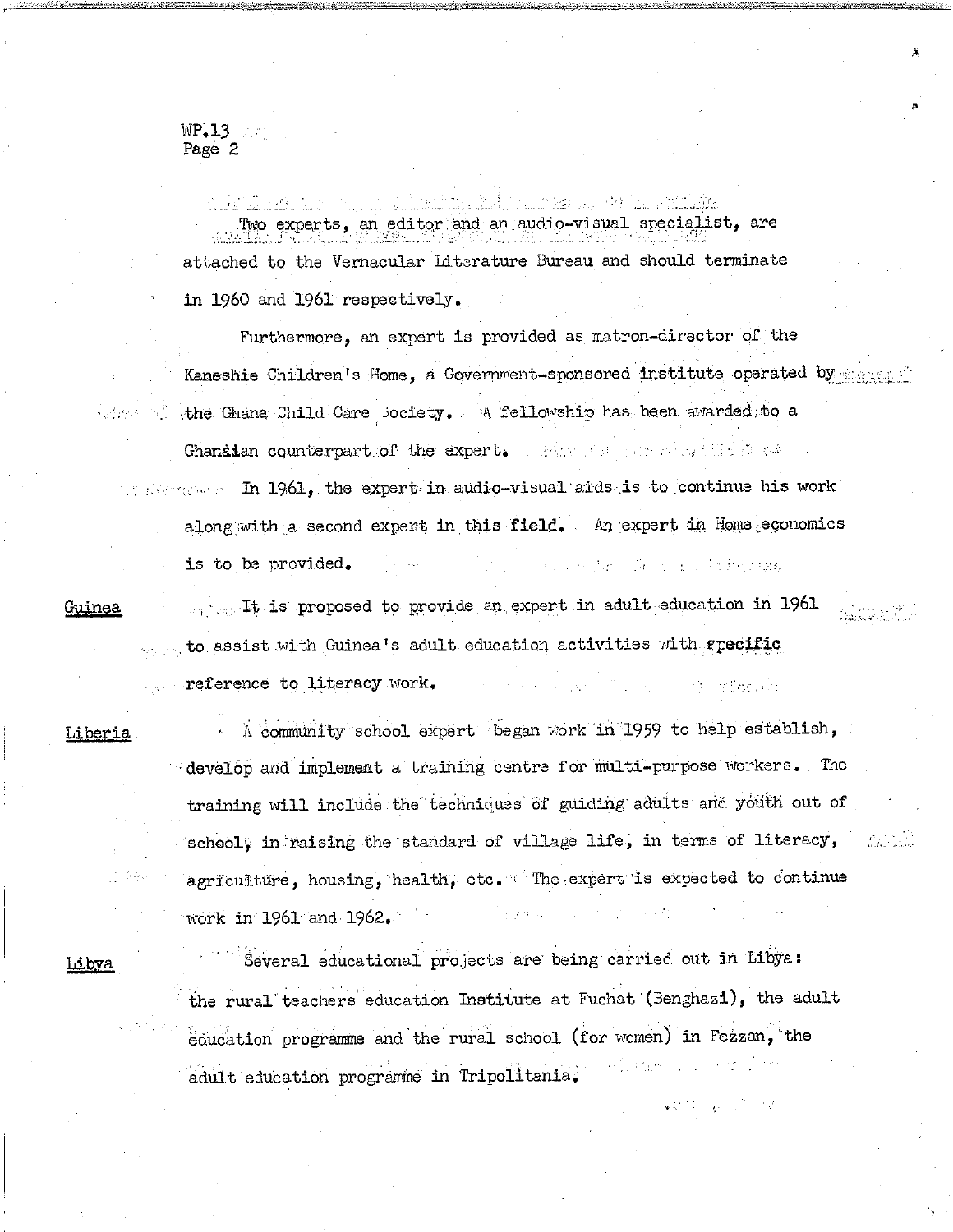Both the Fuchat Institute and the rural school in the Fezzan are training elementary school teachers who will also be able to work with adults outside the school as community leaders.

WP.13. Page 3.

nabuc.

box we see Ten. experts are working in the following fields: .adult education; had  $\mathbb{R}^n$ :  $\mathbb{R}^n$  men-and for women, rural education, handicrafts, agricultural , besides a seducation, physical education, and audio-visual aids teaching. mese reset for Nine of these experts are expected to continue through 1961.

Morocco **The Government of Morocco is engaged in re-organizing its education** 20年 - 太平 programme within the framework of the five-year plan. The Division of Youth and Sport in which an adult education programme is presently ..,r.. ., .. attached..;:is elaborating coherent programme covsr^g literacy, general.. and. civic education. .. .. :.,.f>y. ■-. ■\_ .=

> One expert in literacy (reading materials) should continue in his ...- mission through 1961. .,...-. 医甲氧基 医血管病 网络小说

Nigeria **In 1961**, it is proposed to provide experts in the fields of  $\ldots$ ,  $\ldots$ , reading materials and women!s education.  $\ldots$ 

Somalia , ... Two experts continued their work at the Somalia-Unesco, Fundamental ::::: Education Centre (SUFEC) which was set up at Villabruzzi; in 1958.

One of these experts completed his work in 1960, and also also

It is proposed to provide expert services in adult educationin 1961. <u>. duseas and al</u> <u>nta katang mga Kanakan</u> o shik<u>a . Ia</u>ramaki <u>. Ak</u> filmahirikat bar 2

month represents that the state of the second control and the demonstration the second compared in the second control of the second of the second control of the second state of the second state of the second state of the second state of the second state of the second state of the second state of t

and which makes the control of the state of the control of a production of the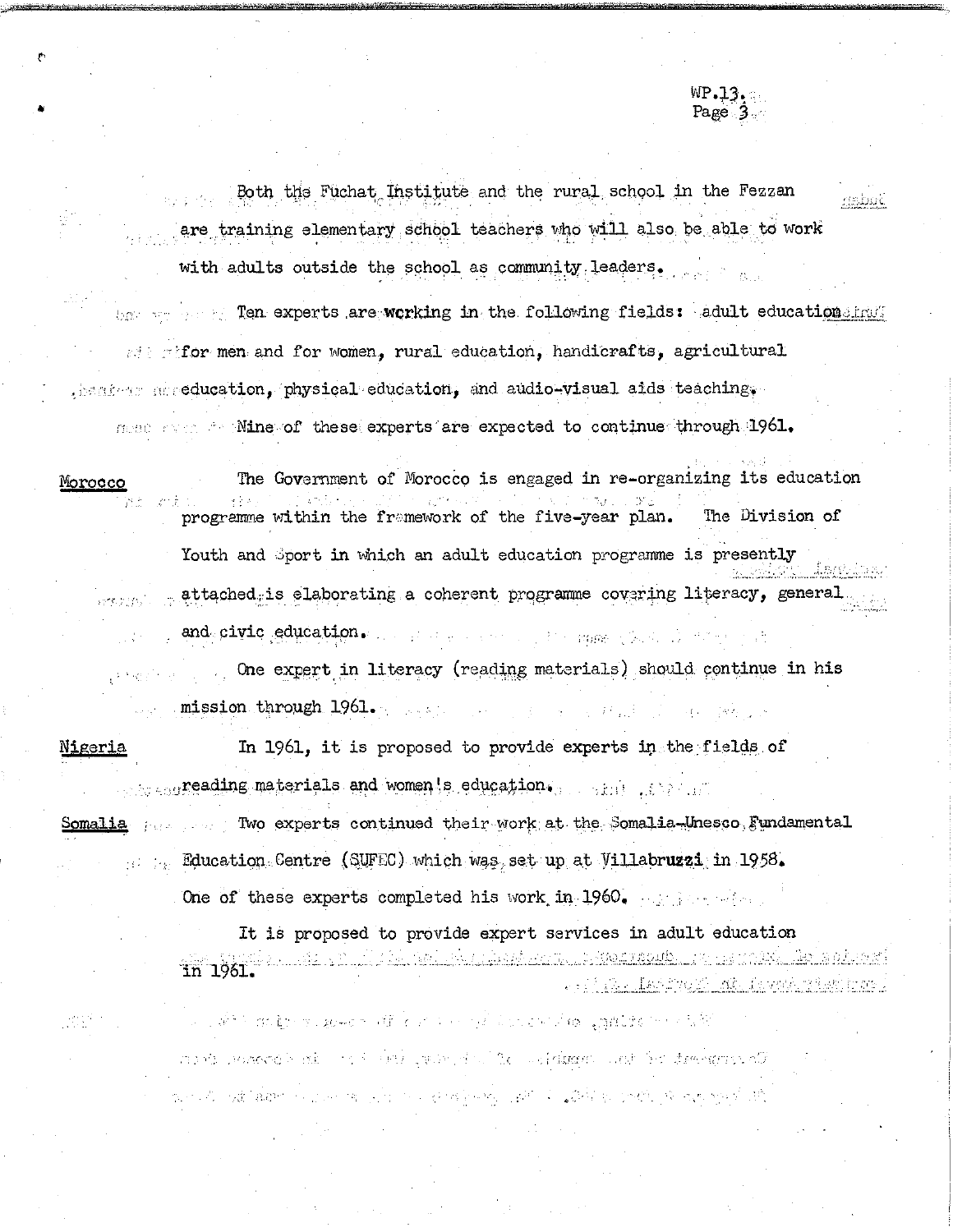WP.13 Page 4

Sudan The Theorem A training course for adult education workers at one of the teacher training institutes'has been established. 'An expert assists the Government in directing these courses.

 $T$ unisia ... value and adult education team consisting of one expert in literacy and another in audio-visual aids has been assisting the Government in its adult literacy programme since 1957. Literacy teachers have been trained, centres opened, and reading materials including a news sheet have been

prepared,

an da Santa She

It is expected that the experts will terminate their mission in I960.

at, en

man - F 31

Regional projects

 $\Delta SFEC$   $\longrightarrow$  The current programme of the Regional Fundamental Education Centre

in Egypt (ASFEC) emphasizes the training of'supervisory staff for the education for adults and community development, adult literacy methods, experimental studies and the production of educational materials for  $\epsilon$  these fields.  $\epsilon^{\pm}$  at  $\epsilon_{i}$  a.  $\epsilon_{i}$  is the set of set of  $\epsilon$  . The set of  $\epsilon$ 

E. In,1961, this centre will become a Regional Centre for Education  $\mathbb{Z}$  are seen community Development, with consequent changes in the level and type  $\mathbb{Z}$  $\sim$  of trainees accepted in the programme of study and field work, and in their staffing patterns. The state  $\mathbb{R}^n$  is the state  $\mathbb{R}^n$  in the state  $\mathbb{R}^n$ 

Meeting of Experts on Educational Opportunities for Girls at the Primary and Secondary Level in Tropical Africa.

> This meeting, organized by Unesco in co-operation with the Government of the Republic of Dahomey, was held in Cotonou from 24 May to 2 June i960. The purpose of the meeting was to focus